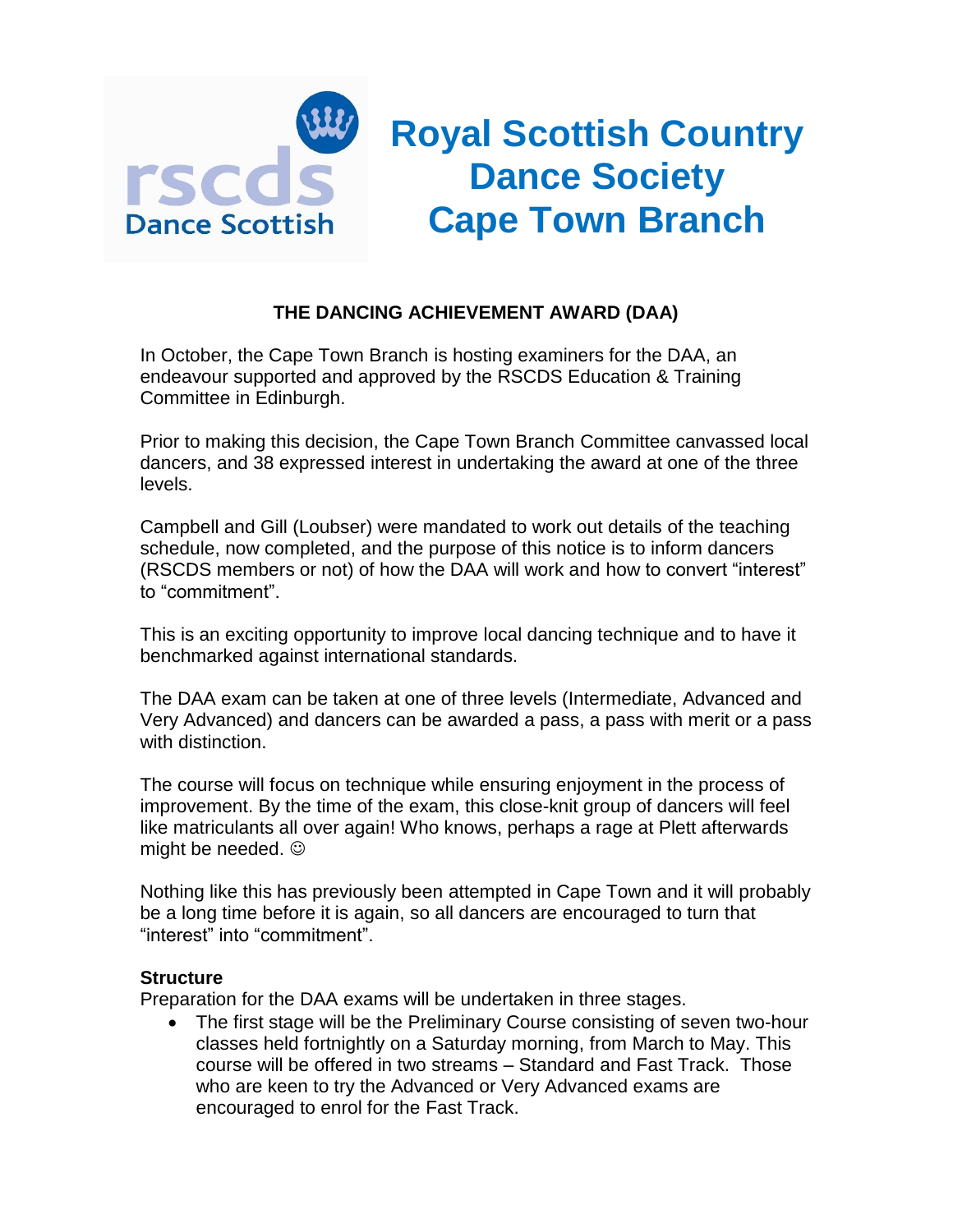- The second stage, the Preparation Course, consists of six classes held fortnightly from June to mid-August, and is also offered in two streams – Intermediate for those thinking of doing the DAA Intermediate exam and Advanced for those considering either the Advanced or Very Advanced exams.
- Stage three is the DAA Course proper. This is where dancers also commit to doing the examination. Those who have completed the Intermediate stream of the Preparation Course will continue to the Intermediate stream of the DAA Course, culminating in the exam itself. Those who have completed the Advanced stream of the Preparation Course will have the choice of proceeding to the Advanced or Very Advanced streams of the DAA Course. The DAA Course will consist of five classes running from mid-August to the end of October, followed by the exam.

### **Content**

Dancers need to be able to dance a variety of formations, as well as six, nine or ten dances (depending on level) without prompting, while demonstrating excellent teamwork and good technique. Each class will therefore contain a mix of these elements – footwork, phrasing, teamwork, formation practice and eventually putting it all together in superbly-danced prescribed dances!

In addition dancers will be encouraged to put in some homework. Some clubs will also offer revision of course content where appropriate, with each club varying in its approach.

#### **Teaching**

Instruction of the classes will be handled by Campbell and Gill Loubser, with Campbell being responsible for the Standard and Intermediate streams, and Gill handling the Fast Track and Advanced streams. They will be supported and assisted by the other class teachers at various stages. We hope to have two teachers at each class if possible. In addition Barbara Braime will have overall responsibility for quality assurance and will monitor the teaching of the classes of the first two courses at regular intervals. The DAA Course (stage three) will be supervised by an international teacher who will be visiting Cape Town courtesy of the International Branch, which has awarded Cape Town the Susi Mayr "Isolated Group" award. At the same time a visiting musician will provide live music (and hopefully a musicians' workshop). Finally an examiner will be appointed by RSCDS headquarters to assess the exam, along with Barbara, who will not be involved in the final DAA Course.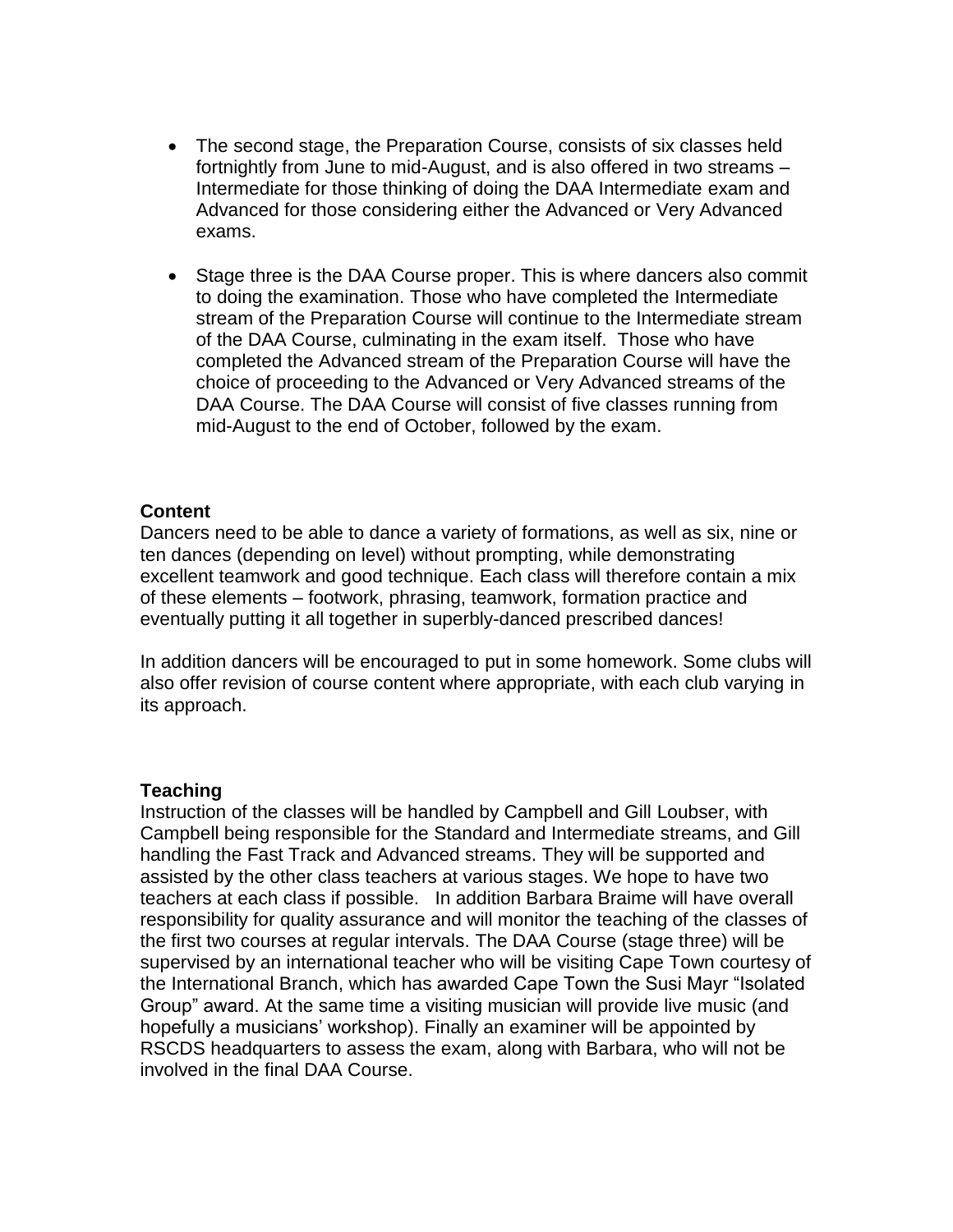## **Streaming**:

The decision as to which stream to choose for each course, as well as which exam to take is explained below:

- Preliminary Course: The decision is largely that of the dancer him/herself, although the balance of numbers might dictate an initial reallocation from one stream to the other.
- Preparation Course: Whether to progress to the Intermediate or Advanced stream will be a joint decision between the dancer and the two stream teachers. If a dancer who has done the Standard stream in the Preliminary Course wishes to proceed to the Advanced stream of the Preparation Course, facility will be made for that person to bridge the gap.
- DAA Course: Which of the three levels to take in the DAA Course will be undertaken in the same way, except there will be more weighting given to teachers' views.

If dancers and stream teachers can't agree on the right stream to take, then Barbara Braime will act as mediator.

### **Cost**

The DAA exam can only be taken by RSCDS Branch members, but the three courses are open to all dancers, whether branch members or not. The decision as to whether to take the exam or not need only be finalised by the beginning of the DAA Course (stage three). The RSCDS subscription year starts in July and non-members can join then. The cost of joining will be £20 but we don't know what the exchange rate will be at that stage. The use of second mortgages on houses will be facilitated!

There is also a cost for taking the exam, £20, levied by HQ. We are negotiating with HQ and hope that between them and the Branch, the cost of the exam will be covered. There will be more on this as we progress. While it would be preferable to know precise figures at the outset, it's hoped that the opportunity of doing the courses, even without taking the exam, will be sufficiently attractive.

We have calculated costs for the three courses on the assumption that the majority of people who have expressed interest will sign up for the course, thus enabling us to keep class fees down and comparable to club fees. As is usual, RSCDS Branch members pay a reduced fee. There is no difference in cost between Standard/Intermediate and Fast Track/Advanced courses.

Preliminary Course – R140 (R70 for RSCDS members)

Preparation Course – R150 (R75 for RSCDS members)

DAA Course - R150 (R75 for RSCDS members)